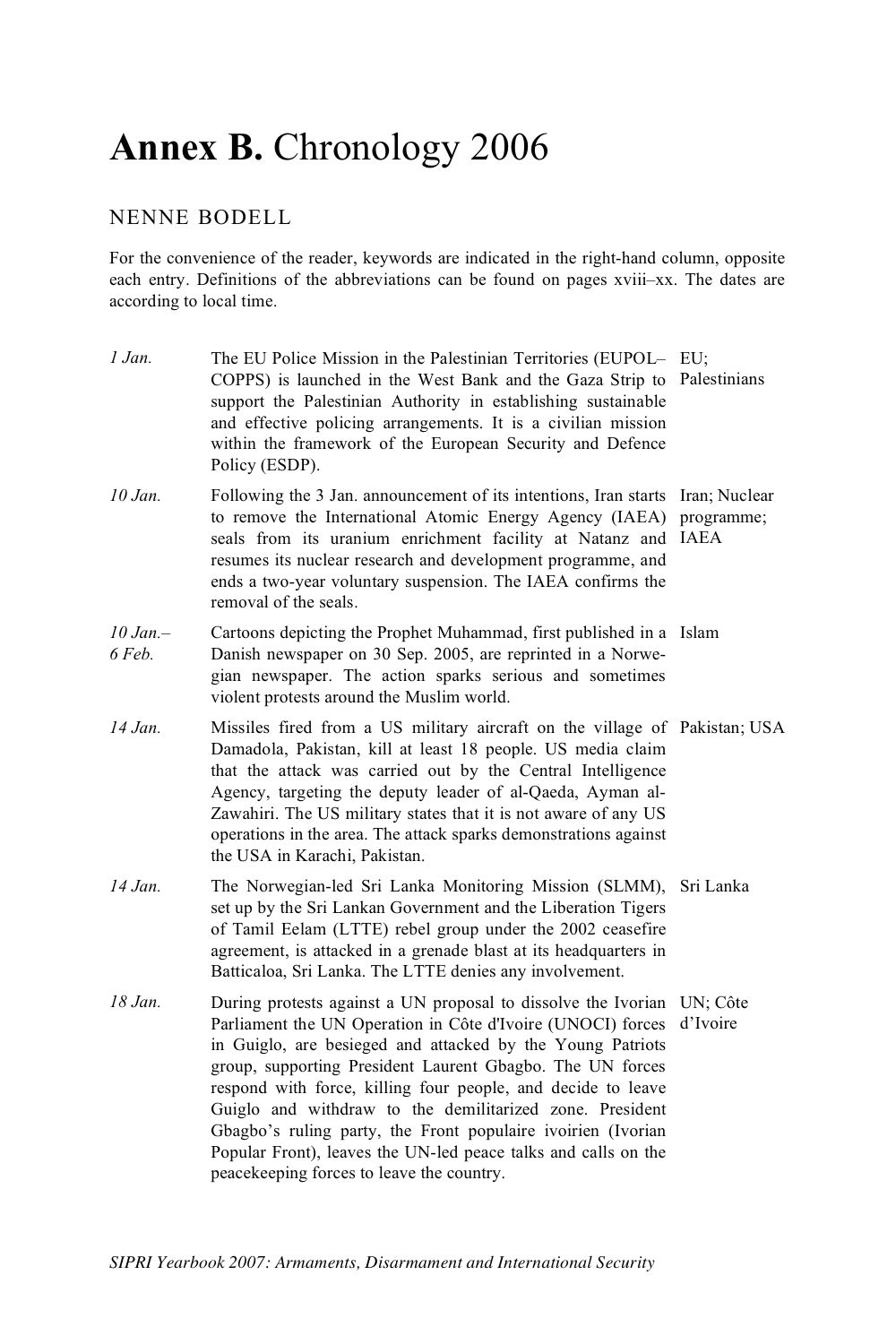- 25 Jan. In the first Palestinian parliamentary elections since 1996, the Palestinians<br>Islamic militant group Hamas wins a majority of the seats in Islamic militant group Hamas wins a majority of the seats in the 132-member Palestinian Legislative Council. Palestinian Prime Minister Ahmed Qurei announces his resignation on 26 Jan., following the Fatah party's defeat.
- *27 Jan.* Following the killing of eight peacekeepers of the UN Mission UN; DRC;<br>in the Democratic Republic of the Congo (MONUC) on Great Lake in the Democratic Republic of the Congo (MONUC) on Great Lakes 23 Jan., the UN Security Council unanimously adopts Resolu-region tion 1653, condemning the militias and other armed groups that are destabilizing the Great Lakes region by attacks on civilians and UN personnel, and stressing the need for disarmament and demobilization of these groups.
- 31 Jan. The UN Security Council unanimously adopts Resolu- UN; DRC;<br>tion 1654 requesting the re-establishment of the expert group Arms tion 1654, requesting the re-establishment of the expert group Arms to monitor the arms embargo on the Democratic Republic of embargoes the Congo (DRC) that was imposed by Resolutions 1493 (2003) and 1596 (2005).
- *3 Feb.* The third round of Asian Senior-level Talks on Non-Asia; Non-<br>Proliferation (ASTOP) is held in Tokyo Japan Building on the proliferation Proliferation (ASTOP) is held in Tokyo, Japan. Building on the proliferation; 2003 and 2005 ASTOP meetings, the aims of the meeting are North Korea; to discuss North Korea's proliferation of weapons of mass Iran destruction and Iran's nuclear programme; to follow up the measures taken to strengthen the existing non-proliferation regimes, export controls and the Proliferation Security Initiative; and to discuss cooperation to overcome problems in the implementation of treaties and norms relating to disarmament and non-proliferation.
- *4 Feb.* The International Atomic Energy Agency (IAEA) Board of Iran; IAEA;<br>
Governors adopts by a vote of 27–3 (Cuba Syria and Vene, IN: Safegua Governors adopts, by a vote of 27–3 (Cuba, Syria and Vene-UN; Safeguards zuela voting against), with 5 abstentions (Algeria, Belarus, Indonesia, Libya and South Africa), Resolution GOV/2006/14, requesting the IAEA Director General to send to the UN Security Council all IAEA reports and resolutions relating to the implementation of safeguards in Iran; and urging Iran to 'extend full and prompt cooperation' to the IAEA.
- *5 Feb.* Following the resolution passed by the International Atomic Iran; Nuclear Francy Agency (IAEA) on *A* Feb. Iranian President Mahmoud programme: Energy Agency (IAEA) on 4 Feb. Iranian President Mahmoud programme; Ahmadinejad orders an end to Iran's voluntary cooperation IAEA with the IAEA and IAEA inspections of its nuclear sites, and the continuation of its full-scale uranium enrichment programme. On 6 Feb. Iran orders the IAEA to remove its surveillance cameras and seals from Iranian sites and nuclear equipment by 17 Feb.
- 14 Feb. Two protocols amended to the 1988 Convention for the Sup-WMD resign of Unlawful Acts against the Safety of Maritime pression of Unlawful Acts against the Safety of Maritime Navigation (SUA Convention) are opened for signature. Under the protocols it will be illegal to use non-military ships to intentionally transport or launch attacks with weapons of mass destruction (WMD), and to use these types of weapons in attacks against or from a fixed platform at sea.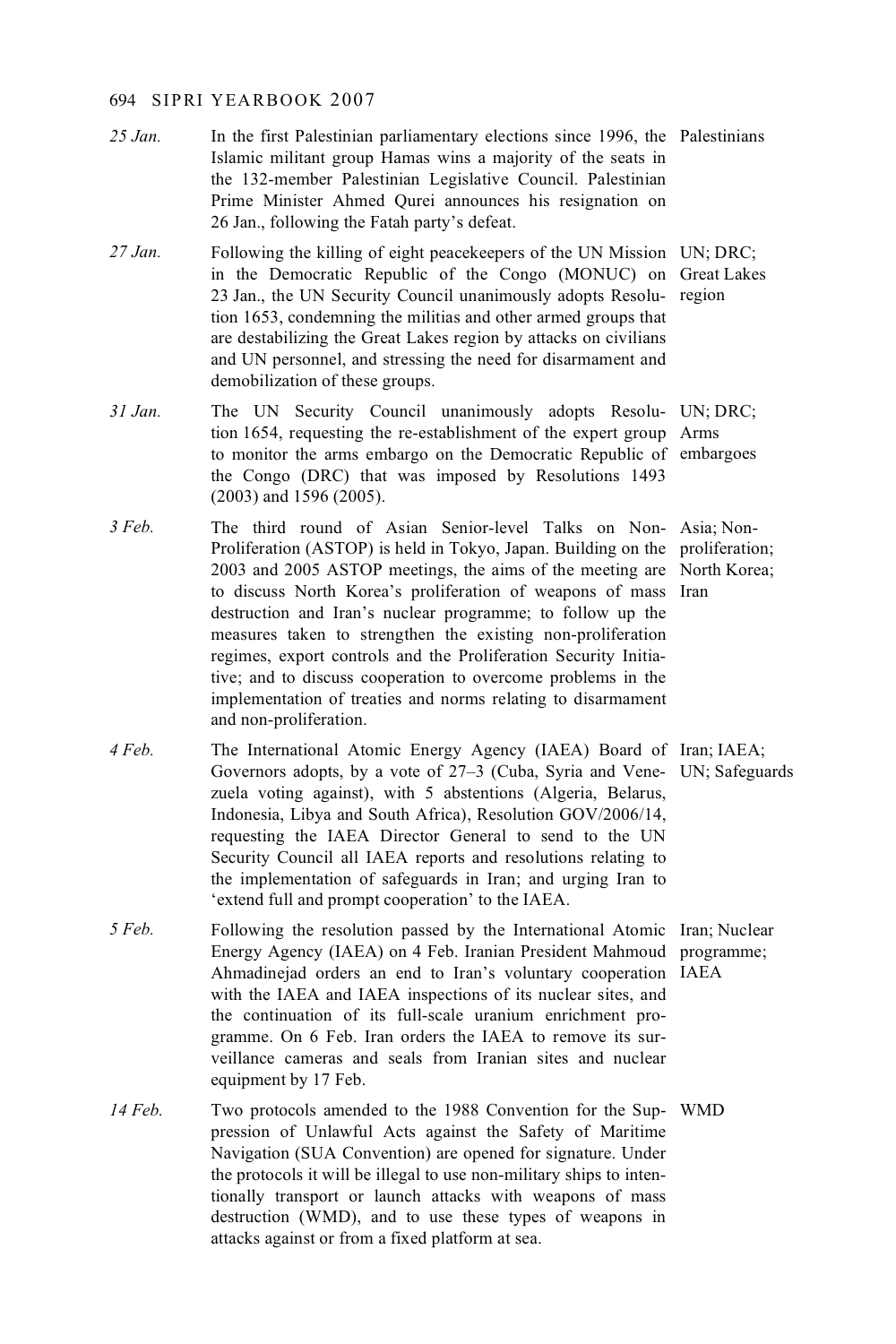- 22 Feb. Meeting in Geneva, Switzerland, under the leadership of the Sri Lanka<br>
Norwegian Special Peace Envoy Frik Solbeim representatives Norwegian Special Peace Envoy, Erik Solheim, representatives of the Sri Lankan Government and the Liberation Tigers of Tamil Eelam (LTTE) rebel group open peace negotiations for the first time since 2003.
- *22–24 Feb.* A bomb attack badly damages the al-Askari shrine in Samarra, Iraq Iraq, one of the holiest sites of Shia Islam, sparking protests in many cities throughout Iraq. In the aftermath Shia Muslims attack several Sunni mosques. At least 130 people are killed or injured as the violence escalates.
- 28 Feb. Meeting in Yamoussoukro, Côte d'Ivoire, the five main leaders Côte d'Ivoire<br>in the Ivorian conflict—Prime Minister Charles Konan Bany in the Ivorian conflict—Prime Minister Charles Konan Bany, President Laurent Gbagbo, the leader of the News Forces rebel group, Guillaume Kigbafori Soro, and the main opposition leaders, Henri Konan Bédié and Alasanne Outtara—agree to support the peace plan contained in UN Security Council Resolution 1633 (2005), to acknowledge the necessity to update the timetable for the peace process and to immediately resume the five-party dialogue.
- *2 Mar.* Meeting in New Delhi, India, US President George W. Bush India; USA;<br>2 and Indian Prime Minister Manmohan Singh sign the Indian- Nuclear ener and Indian Prime Minister Manmohan Singh sign the Indian– Nuclear energy US Civil Nuclear Cooperation Initiative, announced in July 2005. Under the agreement India pledges to place its nuclear facilities under IAEA safeguards and adhere to the guidelines of the Nuclear Suppliers Group and the Missile Technology Control Regime, and will have access to US civil nuclear technology. The agreement will take effect after ratification by both India and the USA. The US Congress ratified it on 9 Dec.
- *8 Mar.* The International Atomic Energy Agency (IAEA) Board of Iran; IAEA;<br>
Governors decides to send the IAEA Director General's report UN: Safegus Governors decides to send the IAEA Director General's report UN; Safeguards on Iran's nuclear programme to the UN Security Council.
- *11 Mar.* Former Yugoslav President Slobodan Milosevic dies of a heart Yugoslavia;<br>
attack in his cell at the UN Detention Unit Scheveningen, the ICTV attack in his cell at the UN Detention Unit, Scheveningen, the ICTY Netherlands. The trial of Milosevic at the International Criminal Tribunal for the former Yugoslavia (ICTY) in The Hague was to be completed later in 2006.
- 14 Mar. The Israeli Army raids the Palestinian prison in Jericho, the Israel/<br>West Bank demolishes the building and moves the leader of Palestin West Bank, demolishes the building and moves the leader of Palestinians the Popular Front for the Liberation of Palestine (PFLP), Ahmed Saadat, to an Israeli prison, claiming that he and other militants were about to be freed by the Palestinian authorities. Saadat is accused of killing the Israeli Tourism Minister in 2001. The raid sparks demonstrations and a general strike in the Gaza Strip and the West Bank.
- 15 Mar. The UN General Assembly adopts, by a vote of 170–4 (Israel, UN; Human the Marchall Islands Palau and the USA voting against) with rights the Marshall Islands, Palau and the USA voting against), with rights 3 abstentions (Belarus, Iran and Venezuela), Resolution 60/251, establishing a Human Rights Council. The council was first proposed at the UN World Summit in Sep. 2005 and replaces the UN Commission for Human Rights.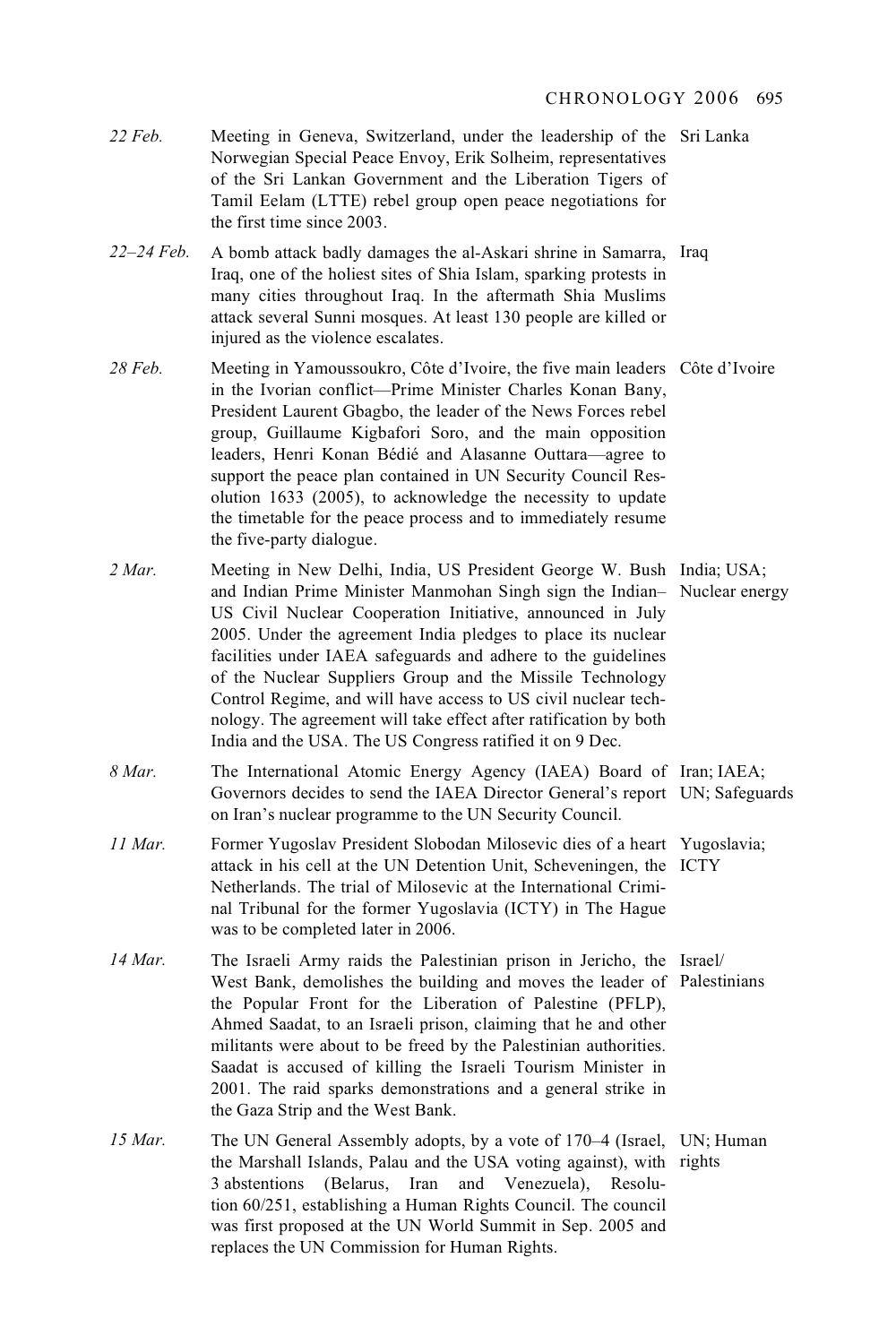- 15 *Mar.* The US Government announces that it will withdraw its fighter USA; Iceland aircraft and helicopters from the military hase at Keflavík aircraft and helicopters from the military base at Keflavík, Iceland, by the end of Sep. Iceland, a member of NATO, has no armed forces of its own.
- 16 Mar. The USA, supported by Iraqi forces, launches Operation USA/Iraq<br>Swarmer the largest airborne operation in Iraq since the US-Swarmer, the largest airborne operation in Iraq since the USled invasion in 2003, targeting suspected insurgents near Samarra.
- 22 Mar. The Basque separatist group Euzkadi ta Azkatasuna (ETA, Spain)<br>Basque Land and Liberty) releases a statement declaring a Basque Land and Liberty) releases a statement declaring a permanent ceasefire effective as of 24 Mar. and the start of 'a new democratic process in the Basque country'.
- 29 Mar. The UN Security Council unanimously approves Presidential Iran; IAEA;<br>Statement S/PRST/2006/15, calling on Iran to re-establish the UN: Safegua Statement S/PRST/2006/15, calling on Iran to re-establish the UN; Safeguards full and sustained suspension of all enrichment-related and reprocessing activities, including research and development, and requesting, within 30 days, a report from the Director General of the International Atomic Energy Agency (IAEA) on Iranian compliance with the steps required by the IAEA (see also *28 Apr.*).
- *29 Mar.* Former Liberian President Charles Taylor is detained in Sierra Leone; Nigeria (after nearly three years in exile in Calabar, Nigeria) Liberia; Special and transferred to the Special Court for Sierra Leone, in Free-Court for Sierra town, facing 17 charges of war crimes and crimes against Leone humanity for his alleged role in Sierra Leone's civil war in 1991–2002.
- *31 Mar.* Georgia and Russia sign, in Sochi, Russia, two agreements: on Georgia;<br>the time limits for the closure of Russian military bases in Russia: N the time limits for the closure of Russian military bases in Russia; Military Akhalkalaki and Batumi, Georgia, and on the passage of arma-bases ments across the territory of Georgia. The agreements are based on a joint statement that was issued in May 2005.
- *4 Apr.* The Iraqi Special Tribunal (IST), in Baghdad, announces that Iraq; IST former Iraqi President Saddam Hussein and six other defend. former Iraqi President Saddam Hussein and six other defendants will be charged with genocide for the 1986–89 Anfal Campaign, in which 180 000 civilians were killed and for the chemical gas attack on the Kurdish town of Halabja in 1988.
- *11 Apr.* The President of Iran, Mahmoud Ahmadinejad, officially Iran; Nuclear announces that Iran has successfully produced enriched programme uranium to the level needed to make nuclear fuel (see *5 Feb.*).
- *17 Apr.* In a suicide bomb attack in Tel Aviv, Israel, 10 people are Israel/<br>
In a suicide bomb attack in Tel Aviv, Israel, 10 people are Israel/ killed and around 50 are injured. The Islamic Jihad claims Palestinians responsibility for the attack, but the Israeli Government holds the Hamas-led Palestinian Authority responsible. Palestinian President Mahmoud Abbas condemns the attack, while Hamas describes it as an act of self-defence.
- 24 Apr. At least 23 people are killed and 62 are wounded in three Egypt explosions in the resort town of Dabab. Eqypt Eqyptian explosions in the resort town of Dahab, Egypt. Egyptian authorities claim that a militant group that is active in the Sinai, inspired by al-Qaeda, is responsible for the attacks.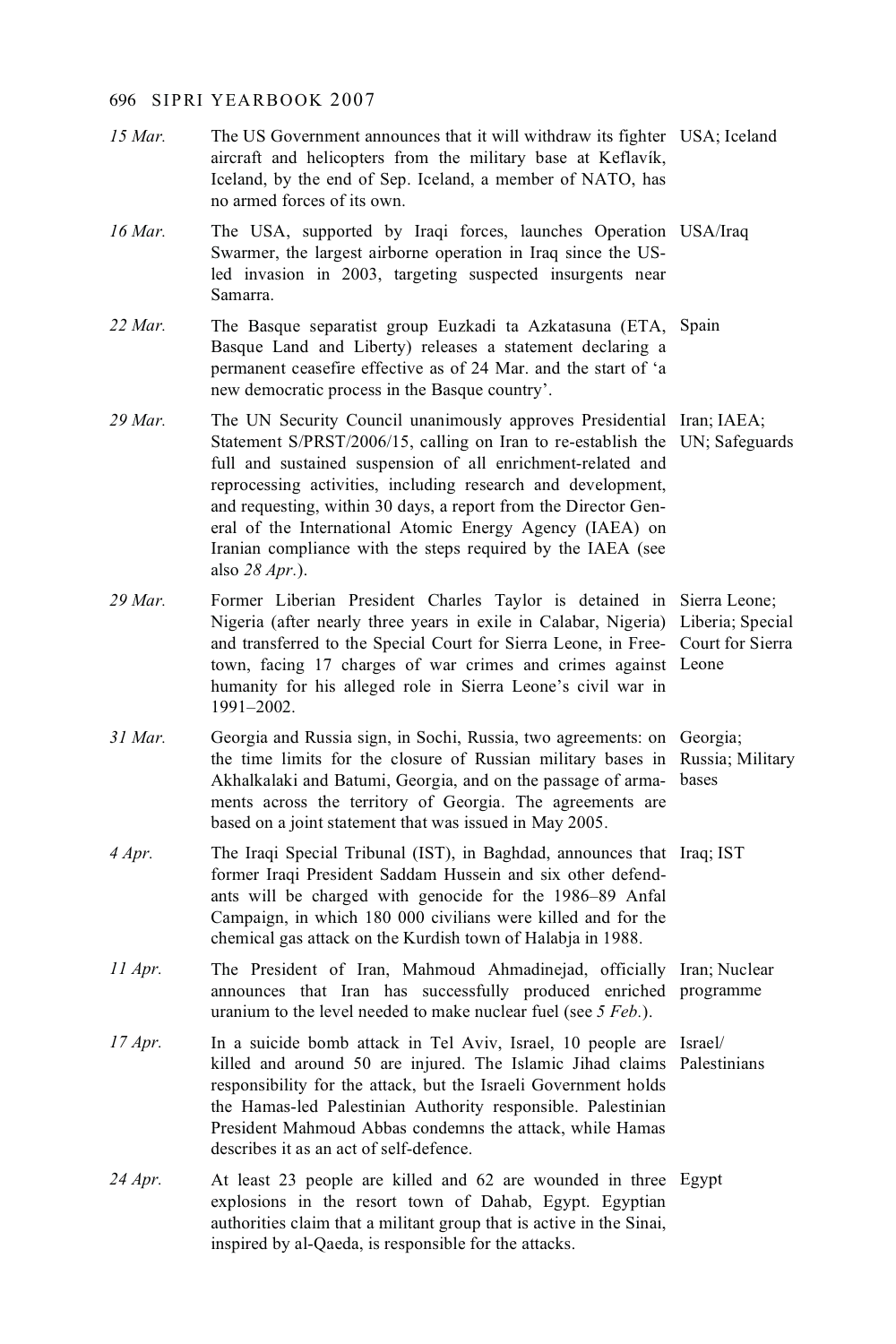26 *Apr.* Following a suicide bomb attack on 25 Apr. on the Sri Lankan Sri Lanka<br>Army headquarters in Colombo, seriously wounding Army Army headquarters in Colombo, seriously wounding Army Chief Sarath Fonseka, the armed forces carry out air strikes on suspected Liberation Tigers of Tamil Eelam (LTTE) rebel bases. The air strikes are the first army action since the signing of the ceasefire agreement in 2002. 27 *Apr*. The UN Security Council unanimously adopts Resolu- UN; WMD tion 1673 extending the mandate of the 1540 Committee for a tion 1673, extending the mandate of the 1540 Committee for a period of two years and deciding that the Committee shall intensify its efforts to promote the full implementation by all states of Security Council Resolution 1540 (2004). 28 *Apr*. International Atomic Energy Agency (IAEA) Director General Iran; IAEA;<br>
Mohamed ElBaradei releases his report on Iranian non. IN: Safegus Mohamed ElBaradei releases his report on Iranian non-UN; Safeguards compliance with the demands to suspend its enrichment and reprocessing programme. *3 May* The EU freezes its talks on a Stability and Association Agree- EU; Serbia and ment with Serbia and Montenegro as the deadline for the arrest. Montenegro ment with Serbia and Montenegro as the deadline for the arrest Montenegro of former Bosnian Serb General Ratko Mladic, set for 30 Apr., was not met. Mladic is indicted for genocide in the 1995 Srebrenica massacre. *5 May* Meeting in Abuja, Nigeria, under the auspices of the African Sudan; AU <br>
Union (AU) the Sudanese Government and the largest rebel Union (AU), the Sudanese Government and the largest rebel group, the Sudan Liberation Movement (SLM), sign the Darfur Peace Agreement. Under the agreement the pro-government Janjaweed militia is to be disbanded, the rebel fighters are to be integrated into the armed forces, and a regional government is to be created. Two rebel groups, a faction of the SLM and the Justice and Equality Movement, refuse to sign the agreement. *11 May* Following a suicide attack on a navy convoy near Jaffna, the Sri Lanka<br>
Sri Lanka Monitoring Mission (SLMM) issues a statement Sri Lanka Monitoring Mission (SLMM) issues a statement calling on the Liberation Tigers of Tamil Eelam (LTTE) to cease all activities at sea. The SLMM blames the LTTE for 'gross violations' of the 2002 ceasefire agreement. 18 *May* Up to 100 people are killed in several clashes between Taliban Afghanistan/<br>
fighters and forces from the US-led coalition and the Afghan USA: Pakista fighters and forces from the US-led coalition and the Afghan USA; Pakistan Government in Helmand and Kandahar provinces. Afghan President Hamid Karzai blames the Pakistan Inter Services Intelligence for encouraging Taliban insurgents to mount suicide attacks. *1 June* The Weapons of Mass Destruction Commission (WMDC), WMD; Non-<br>initiated in 2003 and chaired by Hans Blix of Sweden presents proliferation initiated in 2003 and chaired by Hans Blix, of Sweden, presents proliferation; its report to the UN Secretary-General, Kofi Annan. The CTBT WMDC makes 60 recommendations and calls on all states to work to achieve a ban on all WMD and to bring the Comprehensive Nuclear-Test-Ban Treaty (CTBT) into force. *3 June* Following a referendum on 21 May, Montenegro formally Montenegro;<br>withdraws from its union with Serbia In response to Serbia withdraws from its union with Serbia. In response to Serbia Montenegro's decision, Serbia formally declares its independence on 5 June.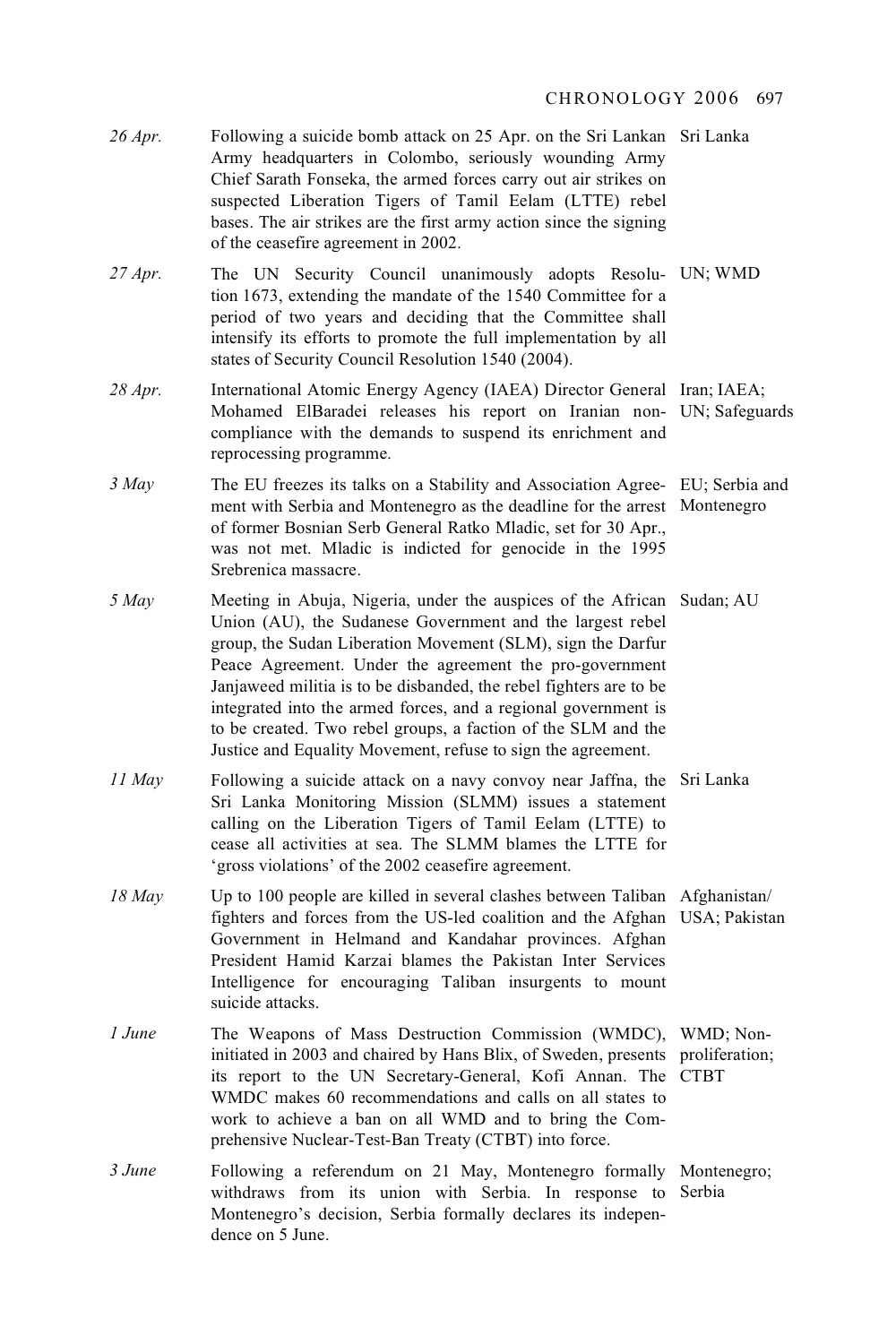- *14 June* The members of the Economic Community of West African ECOWAS;<br>States (ECOWAS) adopt in Abuja Nigeria, the ECOWAS, SAI W States (ECOWAS) adopt, in Abuja, Nigeria, the ECOWAS SALW Convention on Small Arms, Light Weapons, Their Ammunition and Other Related Materials, completing the transformation of the 1998 Moratorium on Light Weapons into a legally binding instrument. The convention will enter into force when 9 of the 15 ECOWAS members have ratified it.
- $26$  June-The UN Conference to Review Progress Made in the UN; SALW *26 June–* Implementation of the 2001 Programme of Action to Prevent, *7 July*  Combat and Eradicate the Illicit Trade in Small Arms and Light Weapons in All Its Aspects is held in New York.
- *27 June* The Parliamentary Assembly of the Council of Europe adopts Council of Resolution 1507 Alleged Secret Detentions and Unlawful Europe US Resolution 1507, Alleged Secret Detentions and Unlawful Europe; USA; Inter-state Transfers of Detainees Involving Council of Europe Terrorism Member States, urging the USA to dismantle its system of secret detentions and unlawful interstate transfers and condemning the USA's systematic exclusion of all forms of judicial protection.
- *28 June* The Israeli Army launches a major attack in the southern Gaza Israel/ Strip, aimed at rescuing a captured Israeli soldier. The Palestinians incursion comes less than a year after the Israeli pullout from Gaza. On 29 June, 64 ministers and other officials from the Hamas-led Palestinian Authority are detained by Israeli forces in the West Bank.
- *5 July* North Korea test fires a series of ballistic missiles. On 15 July North Korea;<br>the UN Security Council unanimously adopts Resolution 1695. Missiles the UN Security Council unanimously adopts Resolution 1695, Missiles condemning the missile launches and demanding that North Korea suspend all its activities related to its ballistic missile programme and re-establish its pre-existing commitments to a moratorium on missile launches.
- *10 July* Chechen warlord Shamil Basayev is killed in an explosion in Russia/<br>the Bussian Benublic of Inqushetia Basayev was responsible Chechn the Russian Republic of Ingushetia. Basayev was responsible Chechnya for the 2004 hostage taking in Beslan, Russia, and for the 2005 attack in Nalchik, Russia.
- *11 July* Seven near-simultaneous bomb attacks on the train network in India<br>
Mumbai India kill over 180 neonle and injure several Mumbai, India, kill over 180 people and injure several hundred.
- *12 July* Meeting in Paris, France, the foreign ministers of the five Iran; Nuclear nermanner members of the UN Security Council (China programme: permanent members of the UN Security Council (China, programme; France, Russia, the UK and the USA), together with Germany, UN decide to refer Iran back to the Security Council for possible sanctions for its non-compliance with the demands to suspend its enrichment and reprocessing activities.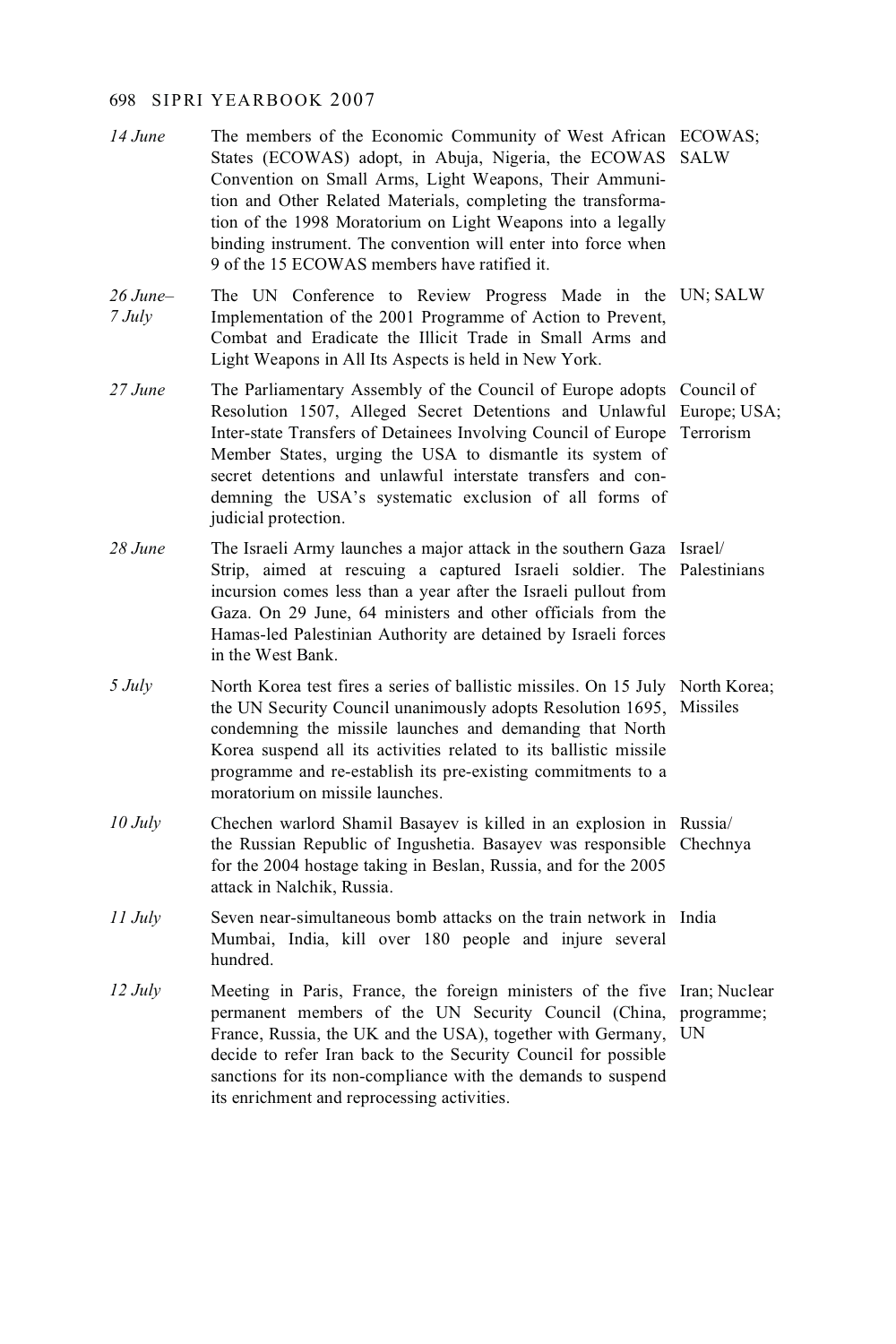- *12 July– 14 Aug.*  Following the capture of two Israeli soldiers by Hezbollah Israel/Lebanon rebels in Lebanon, Israel launches attacks into southern Lebanon, including Beirut, using aircraft, tanks and gunboats. This is the first Israeli land incursion into Lebanon since its unilateral withdrawal in 2000. The violence escalates as Hezbollah fires rockets on Haifa and Israel extends its air strikes to the northern Lebanese city of Tripoli. A large number of civilians are killed in the attacks.
- 15–17 July The leaders of the Group of Eight (G8) industrialized nations, G8; Non-<br>meeting in St Petersburg, Russia, adopt a special statement on proliferat meeting in St Petersburg, Russia, adopt a special statement on proliferation; non-proliferation, reaffirming that the proliferation of weapons WMD; North of mass destruction (WMD) and international terrorism remain Korea the pre-eminent threats to international peace and security. They also adopt a statement condemning the North Korean missile launches of 5 July.
- 24 July Meeting in Vienna, Austria, under the leadership of UN Special UN; Kosovo<br>France Status Process for Kosovo Martti Envoy for the Future Status Process for Kosovo Martti Ahtisaari, political leaders of Serbia and Kosovo begin the negotiations to determine the future status of Kosovo. (Lowerlevel talks took place in Feb. 2006 to determine issues such as the economy.)
- 25 July Four observers from the UN Interim Force in Lebanon Israel/Lebanon;<br>(UNIEU) are killed in an Israeli air strike on an observation UN (UNIFIL) are killed in an Israeli air strike on an observation UN post in southern Lebanon. UN Secretary-General Kofi Annan calls the attack an 'apparently deliberate targeting'.
- $30$  July-The first democratic presidential elections since its independ-DRC *30 July–* ence, in 1960, are held in the Democratic Republic of the *22 Aug.*  Congo (DRC). Following the announcement on 20 Aug. of the necessity of a run-off vote between President Joseph Kabila and Jean-Pierre Bemba, violent clashes between their supporters break out in Kinshasa. Forces from Operation EUFOR RD Congo support the patrolling of the streets by the UN Mission in the Democratic Republic of the Congo (MONUC). An agreement to stop the fighting is reached on 22 Aug. under the auspices of the UN. On 29 Oct., in the second round of the elections, President Joseph Kabila is re-elected.
- *31 July* The UN Security Council adopts, by a vote of 14–1 (Qatar vot-Iran; Nuclear ing against). Becolution 1696, demanding that Iran suspend all programme: ing against), Resolution 1696, demanding that Iran suspend all programme; activities related to enrichment of uranium and reprocessing of UN; IAEA plutonium, including research and development. The suspension is to be verified by the International Atomic Energy Agency (IAEA) by 31 Aug. and 'appropriate measures' will be taken if Iran does not comply with the resolution.
- *10 Aug.* The British police reveal a suspected 'terror plot' to bring UK; Terrorism down about 12 sircraft scheduled to fly from the UK to the down about 12 aircraft scheduled to fly from the UK to the USA. The suspects in the plot are reportedly UK-born Muslims of Pakistani origin, and 24 people are arrested in Birmingham and London. It is believed that the plot involved liquid explosives which were to be detonated using electrical devices such as mobile phones.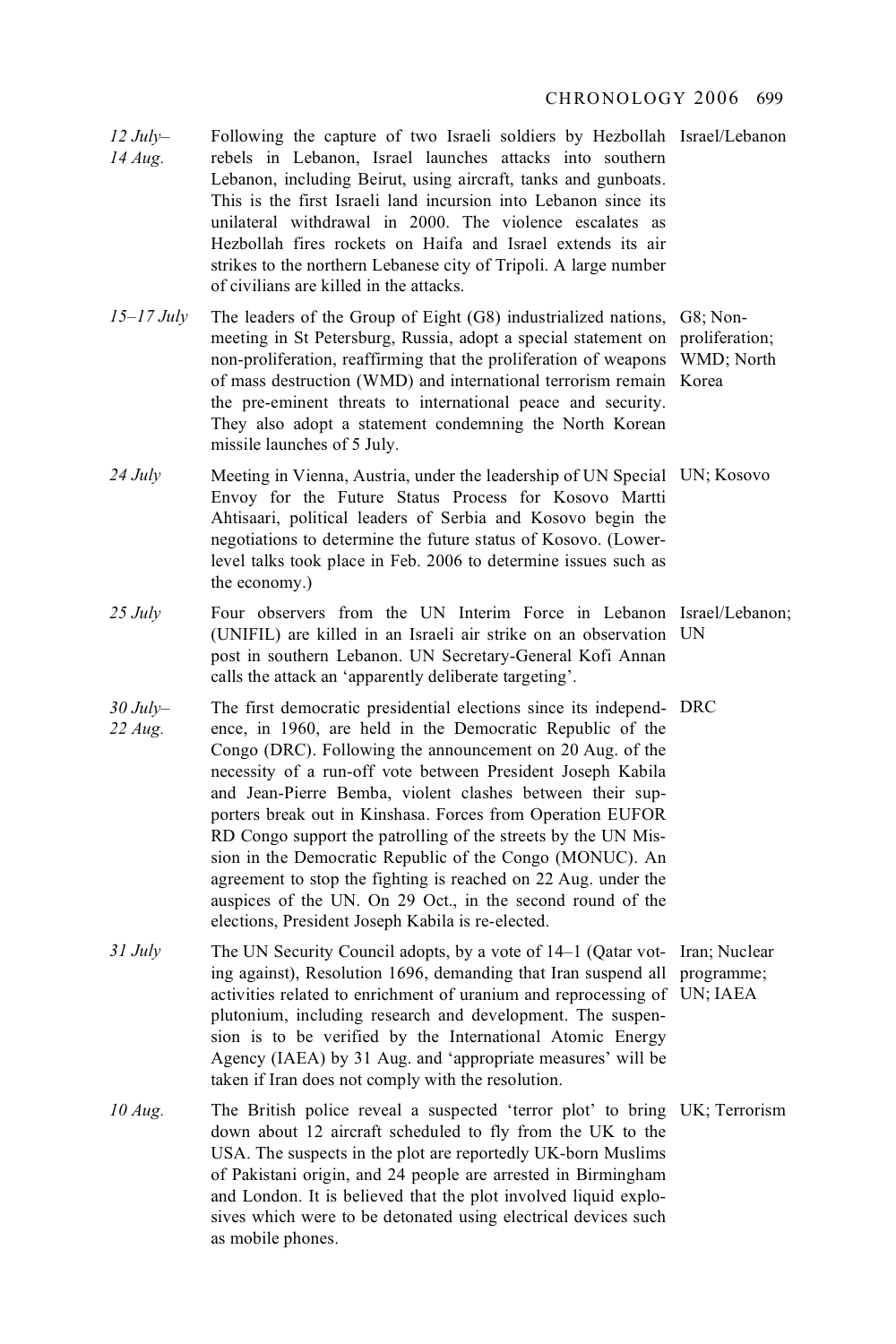- *11 Aug.* The UN Security Council unanimously adopts Resolution Israel/Lebanon;<br>1701 calling for a full cessation of bostilities in Lebanon UN: 1701, calling for a full cessation of hostilities in Lebanon UN; between Israel and Hezbollah; calling for the deployment of Peacekeeping Lebanese forces together with UN Interim Force in Lebanon (UNIFIL) in southern Lebanon and a parallel withdrawal of Israeli forces; and deciding to drastically increase the force size to 15 000 soldiers and the scope of the mandate of UNIFIL. The UN ceasefire plan is approved by both Hezbollah and Israel.
- *14 Aug.* The ceasefire in Lebanon, drawn up by UN Security Council Lebanon; UN;<br>Resolution 1701 comes into force On 16 Aug. the Lebanese, France Resolution 1701, comes into force. On 16 Aug. the Lebanese France Government approves a plan to deploy 15 000 Lebanese soldiers to the region of the Litani river, in southern Lebanon. France agrees to command the expanded UN Interim Force in Lebanon (UNIFIL).
- 31 *Aug.* The UN Security Council adopts, by a vote of 12–0, with 3 UN; Sudan;<br>abstentions (China, Oatar and Bussia), Besolution 1706, Peacekeenin abstentions (China, Qatar and Russia), Resolution 1706, Peacekeeping expanding the mandate of the UN Mission in Sudan (UNMIS) to include its deployment to Darfur. The Security Council invites the consent of the Sudanese Government to the deployment, but President Omar al-Bashir strongly reiterates his opposition and states that 'Sudan will not consent to any resolution that will violate its sovereignty'.
- *7 Sep.* Israel lifts its sea and air blockade of Lebanon, allowing the Israel/Lebanon *I*IN Interim Force in Lebanon *(INIEII)* to replace Israel at UN Interim Force in Lebanon (UNIFIL) to replace Israel at 'control positions'.
- *7 Sep.* The Government of Burundi and the Forces nationales de Burundi libération (FNI National Libération Forces) rebel group sign libération (FNL, National Liberation Forces) rebel group sign, in Dar es Salaam, Tanzania, a ceasefire agreement, ending 13 years of civil war between ethnic Tutsi and the Hutu majority. The agreement comes into effect on 11 Sep. (The FNL had rejected the power-sharing agreement signed by the other rebel groups of Burundi in Nov. 2003.)
- *8 Sep.* The UN General Assembly unanimously adopts Resolution UN; Terrorism 60/288 UN Global Counter Terrorism Strategy and an 60/288, UN Global Counter-Terrorism Strategy and an annexed Plan of Action, enhancing national, regional and international efforts to counter terrorism.
- *8 Sep.* Meeting in Semipalatinsk, Kazakhstan, leaders from Kazakh-Central Asia; stan, Kyrgyzstan, Tajikistan, Turkmenistan and Uzbekistan NWFZ sign the Treaty of Semipalatinsk, establishing a Central Asia Nuclear Weapon-Free Zone.
- *5 Oct.* The NATO-led International Security Assistance Force (ISAF) NATO; ISAF;<br>expands its operations to include the east of Afghanistan ISAF JIN: expands its operations to include the east of Afghanistan. ISAF UN; will now carry out its UN-mandated mission throughout the Afghanistan whole of Afghanistan, in order to extend the authority of the Afghan Government and to create the conditions for reconstruction and development.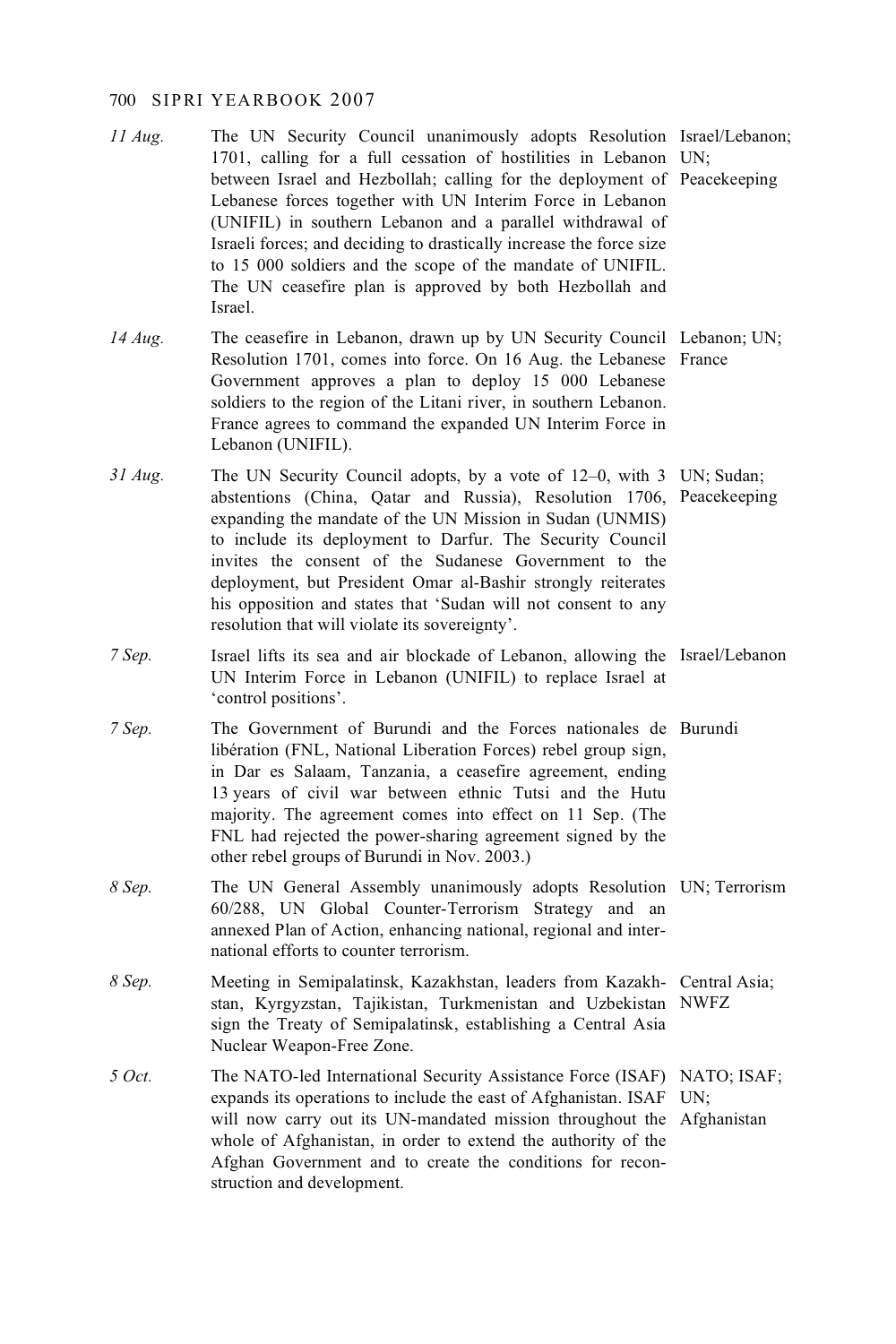CHRONOLOGY 2006 701

- *9 Oct.* North Korea carries out an underground nuclear weapon test in North Korea;<br>Giliu Hamovono province An official statement is issued Nuclear tests Gilju, Hamgyong province. An official statement is issued Nuclear tests claiming that the test was successful and that there was no radioactive emission.
- 14 Oct. The UN Security Council unanimously adopts Resolu- UN; North tion 1718 condemning the North Korean nuclear weapon test Korea: Nuclear tion 1718, condemning the North Korean nuclear weapon test Korea; Nuclear of 9 Oct.; demanding that North Korea not conduct further tests tests; WMD or launch ballistic missiles; imposing sanctions against the country and individuals supporting its military programme; and demanding that North Korea cease its pursuit of weapons of mass destruction (WMD).
- 16 *Oct.* A suicide bomb attack at a military bus convoy kills nearly Sri Lanka<br>100 people and wounds more than 150 in the deadliest rebel 100 people and wounds more than 150, in the deadliest rebel attack in Sri Lanka since the 2002 ceasefire agreement. On 18 Oct. the Liberation Tigers of Tamil Eelam (LTTE) carries out a suicide attack on a naval base in the tourist city of Galle in the south of Sri Lanka.
- 17 Oct. US President George W. Bush signs the 2006 Military Com- USA; Terrorism<br>missions Act setting standards for the interrogation and prosemissions Act, setting standards for the interrogation and prosecution of foreign terror suspects held by the USA, setting out a system of special tribunals, forbidding the treatment of detainees that would constitute war crimes (torture, rape and biological experiments), but authorizing the president to decide which interrogation techniques to be used.
- 22 *Oct.* UN Secretary-General Special Representative for Sudan Jan UN; Sudan Property is expelled from the country by the Sudanese Govern-Pronk is expelled from the country by the Sudanese Government after he claimed that the morale of the Sudanese Army was low and that it had recently lost two major battles to rebel groups. The UN protests to the Sudanese Government over the expulsion.
- 24 *Oct.* In clashes in Kandahar, Afghanistan, between the NATO-led NATO; ISAF;<br>International Security Assistance Force (ISAF) and Taliban, Afghanistan International Security Assistance Force (ISAF) and Taliban Afghanistan insurgents, 48 rebels and several civilians are killed.
- 26 *Oct.* The UN First Committee votes, by a vote of 139–1 (the USA UN; Arms trade voting against), with 24 abstentions in favour of beginning the voting against), with 24 abstentions, in favour of beginning the work of drawing up an international arms trade treaty. The UN Secretary-General shall within a year produce a report on how to introduce common international standards for the import, export and transfer of conventional arms (see also *6 Dec.*).
- *1 Nov.* Israel launches a major military offensive into Beit Hanoun, in Israel/<br>the northern Gaza Strip aiming at stopping Palestinian Palesti the northern Gaza Strip, aiming at stopping Palestinian Palestinians militants from firing rockets into Israel. By 7 Nov., when Israel withdraws its troops, more than 60 Palestinians are killed. On 8 Nov. the Israeli Army kills 18 civilians and wounds 40 people when it again fires rockets into the town.
- *5 Nov.* The Iraqi Special Tribunal (IST), in Baghdad, finds former Iraq; IST Iraqi President Saddam Hussein quilty of the charges of crimes Iraqi President Saddam Hussein guilty of the charges of crimes against humanity and for ordering the killing of 148 Shia men in Dujail, Iraq, in 1982, and sentences him to death by hanging.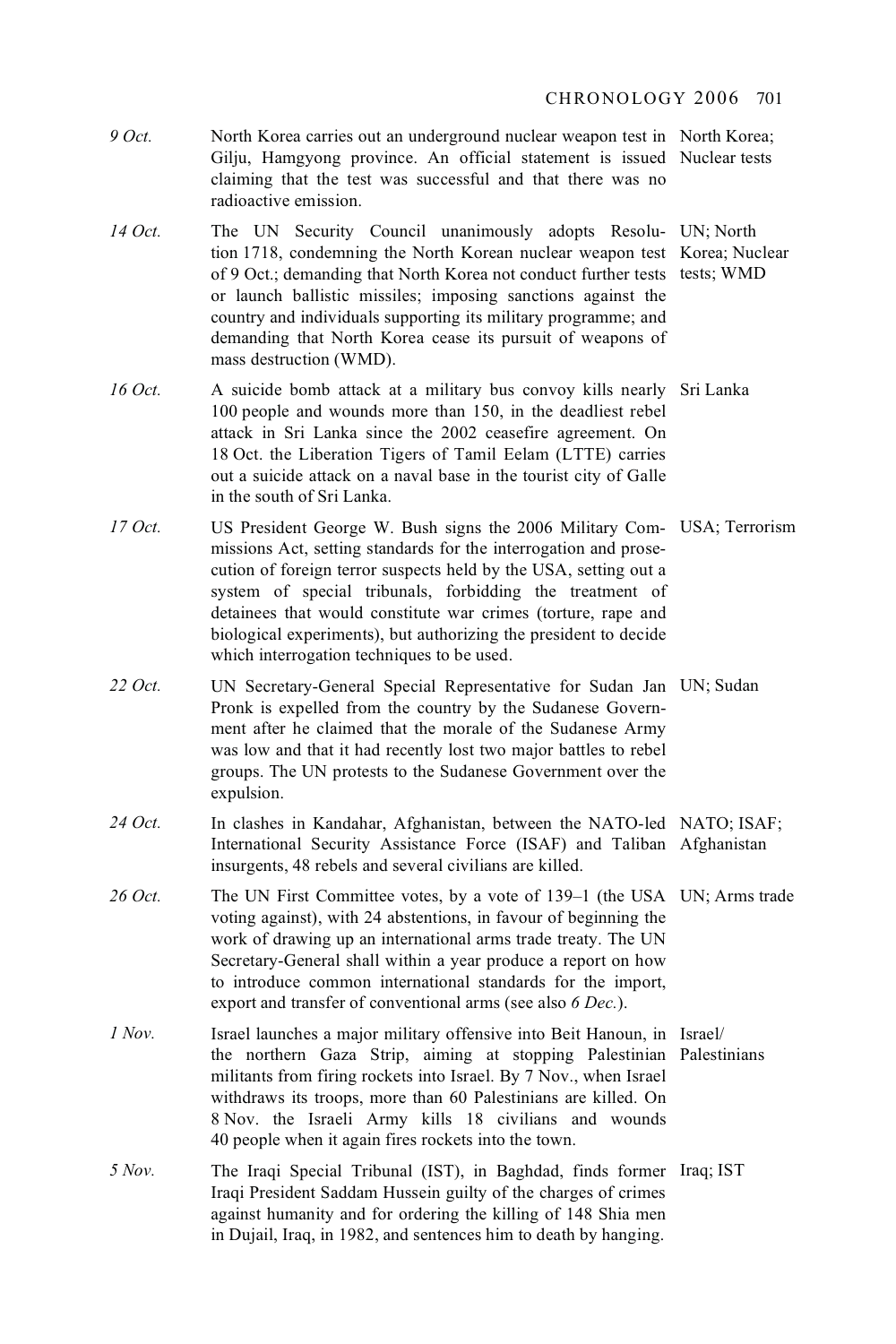- *8 Nov.* Nepal's ruling Seven-Party Alliance, under Prime Minister Nepal Giria Prasad Koirala and Maoist rebel leader Prachanda sign Girija Prasad Koirala, and Maoist rebel leader Prachanda sign, in Kathmandu, an agreement under which the rebels will join a transitional government after having put their weapons under UN supervision. Under the agreement a constituent assembly will be elected in 2007, replacing the parliament restored by King Gyanendra. A comprehensive peace agreement is signed on 21 Nov., ending a 10-year rebel insurgency.
- *9 Nov.* The first hearing of the confirmation of war crime charges is ICC; DRC opened at the International Criminal Court (ICC). The Haque opened at the International Criminal Court (ICC), The Hague, the Netherlands, against the alleged founder and leader of the Union des Patriotes Congolais (Union of Congolese Patriots), Thomas Lubanga Dyilo. Lubanga Dyilo was the first person to be arrested on an ICC warrant issued on 17 Mar., on charges of war crimes committed in the Democratic Republic of the Congo (DRC) since July 2002.
- *12 Nov.* The Protocol on Explosive Remnants of War (ERW), Proto- CCW col V to the 1981 Convention on Prohibitions or Restrictions col V to the 1981 Convention on Prohibitions or Restrictions on the Use of Certain Conventional Weapons Which May be Deemed to be Excessively Injurious or to Have Indiscriminate Effects (CCW Convention), enters into force.
- *16 Nov.* Meeting in Addis Ababa, Ethiopia, the African Union (AU), AU; UN;<br>the UN and the Sudanese Government agree to allow UN Peacekeer the UN and the Sudanese Government agree to allow UN Peacekeeping; peacekeepers to enter into Darfur together with the AU Mission Sudan in Sudan (AMIS), already deployed there.
- $20$  Nov  $-$ The Sixth Review Conference of the States Parties to the 1972 BTWC *20 Nov.–* Biological and Toxin Weapons Convention (BTWC) is held in Geneva. The conference adopts measures to promote effective implementation of the convention, to improve bio-safety and bio-security at biological facilities, and to improve national capabilities for disease surveillance, detection and diagnosis. The Seventh Review Conference will be held no later than the end of 2011.
- 29 Nov. Meeting in Riga, Latvia, NATO issues the Riga Summit NATO Declaration in which member states agree to ease their restrictional Declaration, in which member states agree to ease their restrictions on deploying troops against the Taliban in Afghanistan; endorse the Comprehensive Political Guidance, providing a framework and political direction for NATO's continuing transformation; reaffirm the NATO Open Door accession policy; announce that the NATO Response Force is fully operational; and invites Bosnia and Herzegovina, Montenegro and Serbia to join the Partnership for Peace programme.
- *4 Dec.* British Prime Minister Tony Blair announces the British Gov- UK; Nuclear arrive priment's plan to maintain its independent nuclear determinismus ernment's plan to maintain its independent nuclear deterrent, weapons based on a new and smaller fleet of submarines carrying Trident missiles. The plan must be approved by the British Parliament.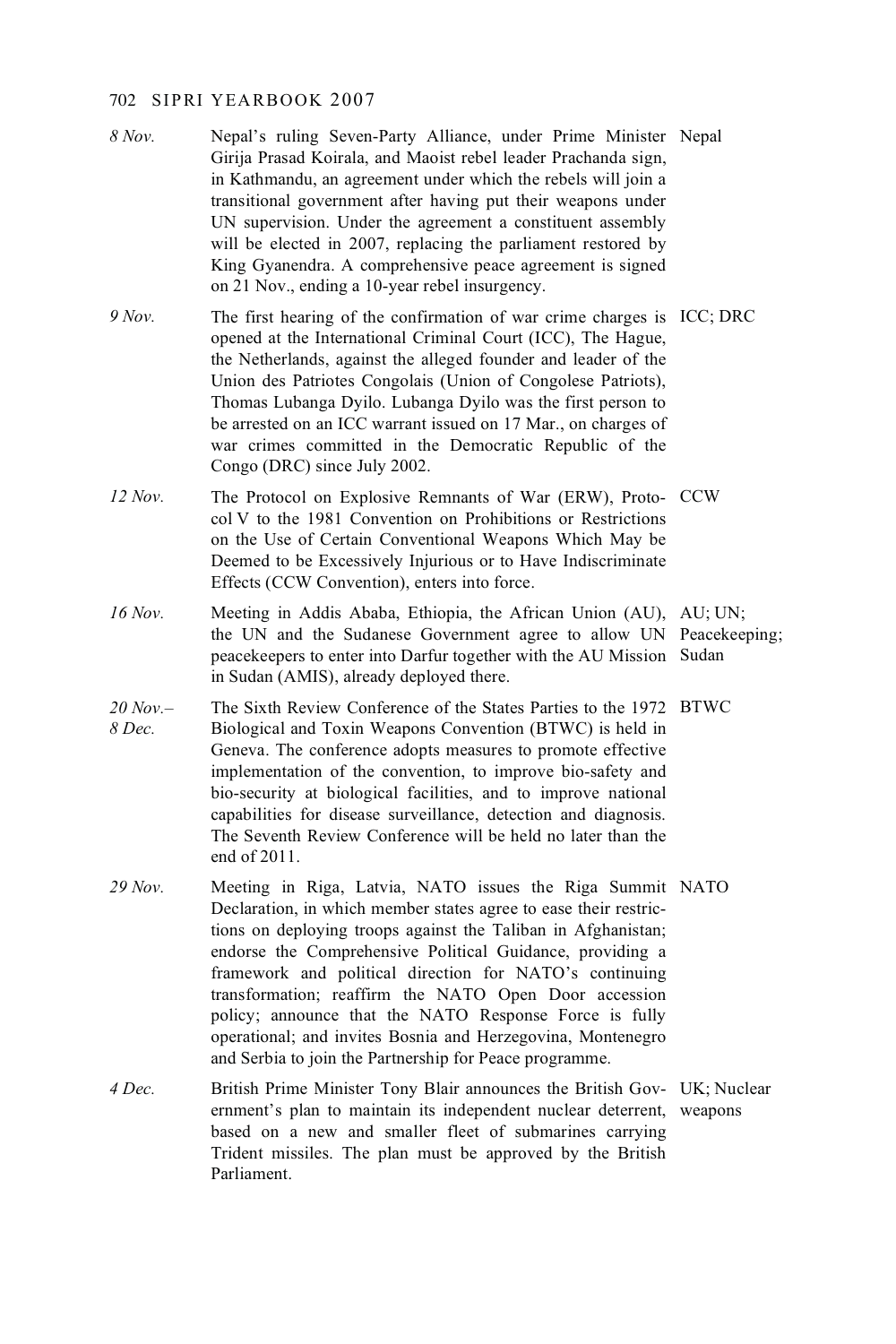| 5 Dec.         | In a coup d'état in Fiji, the armed forces, under Military Com-Fiji;<br>mander Frank Bainimarama dissolve the parliament, dismiss Commonwealth<br>the prime minister, occupy government buildings and impose a of Nations<br>state of emergency. In protest, the Commonwealth of Nations<br>suspends Fiji from the organization on 8 Dec.                                                                                                                                                       |         |
|----------------|-------------------------------------------------------------------------------------------------------------------------------------------------------------------------------------------------------------------------------------------------------------------------------------------------------------------------------------------------------------------------------------------------------------------------------------------------------------------------------------------------|---------|
| $5 - 8$ Dec.   | Meeting in The Hague, the Netherlands, the Conference of the CWC<br>States Parties to the 1993 Chemical Weapons Convention<br>(CWC) agrees that the final date for destruction of the chemical<br>weapon stockpiles declared to the Organisation for the Prohibi-<br>tion of Chemical Weapons is extended from 2007 until 29 Apr.<br>2012.                                                                                                                                                      |         |
| 6 Dec.         | The Iraq Study Group, created in Mar. by the US Congress and USA/Iraq<br>co-chaired by James Baker and Lee Hamilton, issues its report,<br>calling for new and enhanced diplomatic and political efforts in<br>Iraq and the region (including Iran and Syria); and a change in<br>the primary mission of US forces in Iraq that would enable the<br>USA to begin moving its combat forces out of Iraq responsibly.                                                                              |         |
| 6 Dec.         | The UN General Assembly adopts, by a vote of 153–1 (the UN; Arms trade<br>USA voting against), with 24 abstentions, Resolution 61/89,<br>Towards an Arms Trade Treaty: Establishing Common Inter-<br>national Standards for the Import, Export and Transfer of Con-<br>ventional Arms (see 26 Oct.).                                                                                                                                                                                            |         |
| 6 Dec.         | The UN Security Council unanimously adopts Resolution UN; IGAD;<br>1725, authorizing the Intergovernmental Authority on Develop- AU; Somalia<br>ment (IGAD) and the African Union (AU) to establish a pro-<br>tection and training mission in Somalia, with a mandate draw-<br>ing on the relevant elements of the mandate and concept of<br>operation specified in the Deployment Plan for the IGAD<br>Peace Support Mission to Somalia (IGASOM).                                              |         |
| 11 Dec.        | In an interview for German television, Israeli Prime Minister Israel; Nuclear<br>Ehud Olmert says that 'the Iranians are aspiring to have nuclear weapons<br>weapons just as America, France, Israel, Russia'. Israeli<br>officials immediately deny that Israel has changed its policy of<br>ambiguity on the possession of nuclear weapons.                                                                                                                                                   |         |
| $15 - 18$ Dec. | Clashes erupt in the Gaza Strip between rival Palestinian Palestinians<br>factions, Hamas and Fatah, after accusations from Hamas that<br>Fatah had tried to assassinate Prime Minister Ismail Haniya on<br>14 Dec. On 16 Dec. Palestinian President Mahmoud Abbas<br>calls for new presidential and parliamentary elections to end<br>the violence in the region. Hamas rejects the call as a 'coup<br>attempt'. On 18 Dec. Hamas officials state that they have<br>agreed a truce with Fatah. |         |
| 18-22 Dec.     | The sixth round of the Six-Party Talks (China, Japan, North North Korea;<br>Korea, South Korea, Russia and the USA) is held in Beijing,<br>China. The USA puts forward a package of incentives for weapons<br>North Korea to end its nuclear programme, but North Korea<br>insists that it wants the USA to lift its financial sanctions before                                                                                                                                                 | Nuclear |

insists that it wants the USA to lift its financial sanctions before considering any discussion of its nuclear programme. The meeting ends without results or a date for the resumption of the talks.